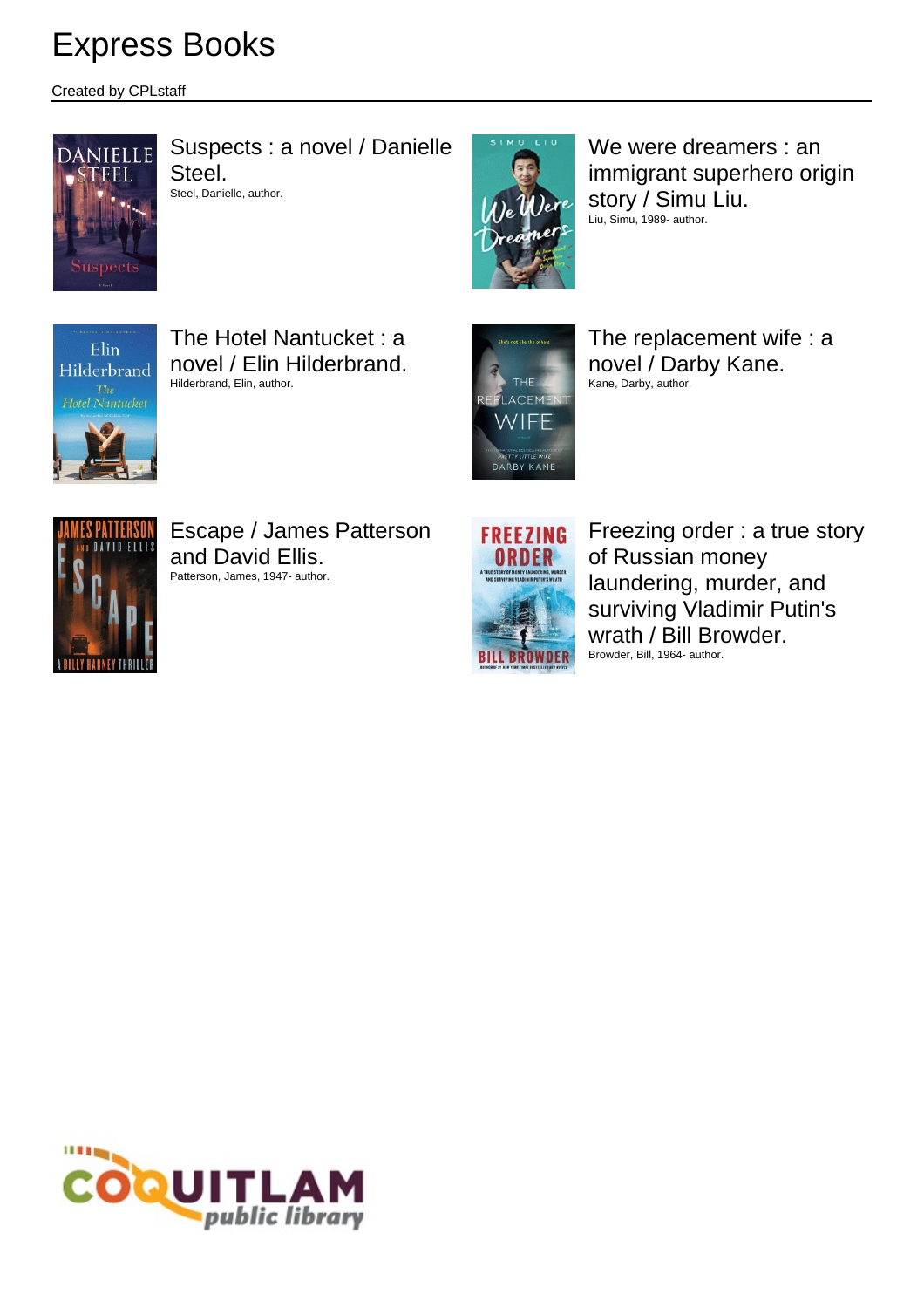Created by CPLstaff



Local gone missing / Fiona Barton. Barton, Fiona, author.



Sparring partners / John Grisham. Grisham, John, author.



Sweet Sweet Revenge Ltd / Jonas Jonasson ; translated from the Swedish by Rachel Willson-Broyles. Jonasson, Jonas, 1961- author.



Happy-go-lucky / David Sedaris. Sedaris, David, author.



Meant to be : a novel / Emily Giffin. Giffin, Emily, author.



Nightwork / Nora Roberts. Roberts, Nora, author.

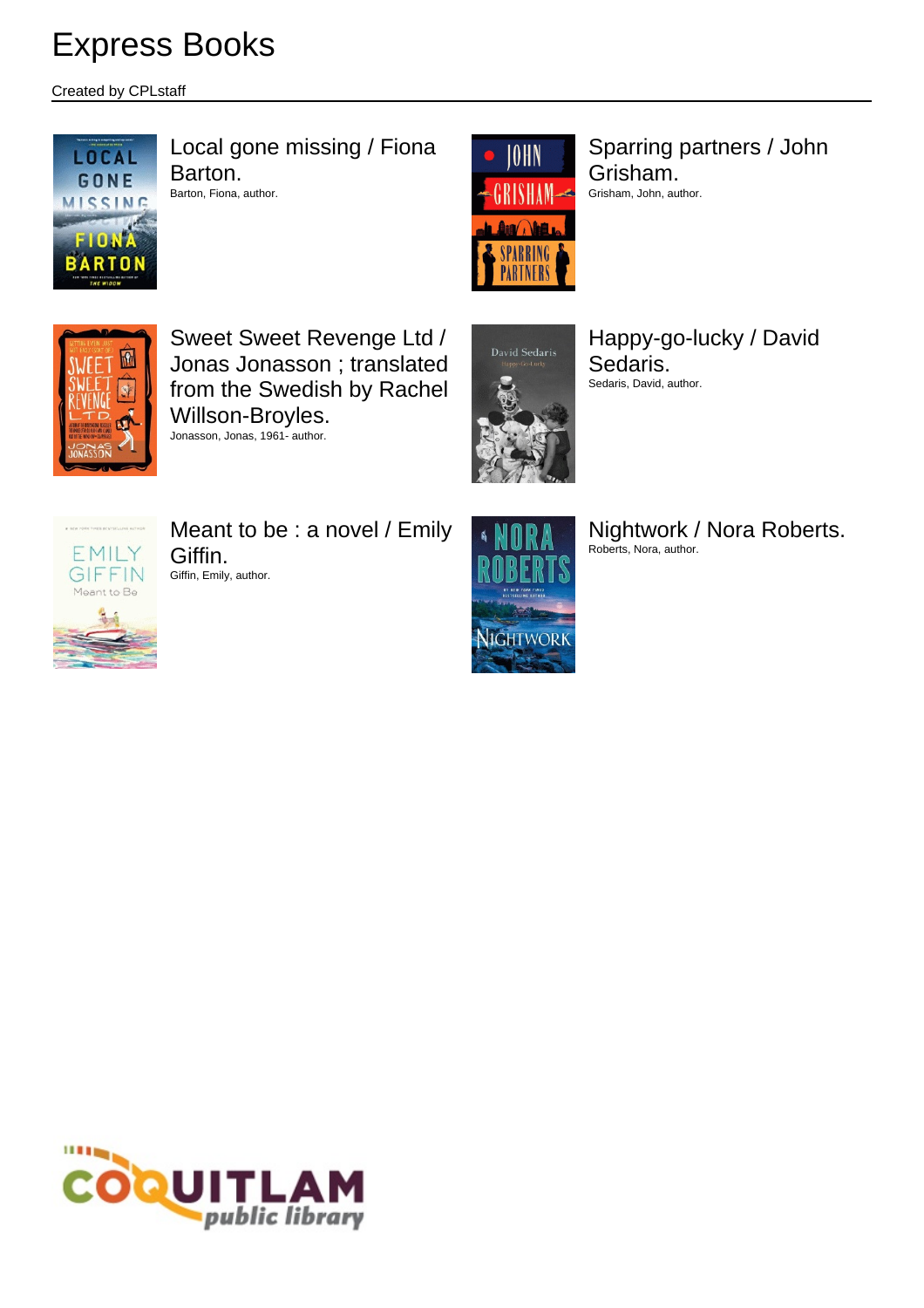Created by CPLstaff



The palace papers : inside the House of Windsor : the truth and the turmoil / Tina Brown.

Brown, Tina, author.



Take your breath away : a novel / Linwood Barclay. Barclay, Linwood, author.



It ends with us : a novel / Colleen Hoover. Hoover, Colleen, author.



The summer place : a novel / Jennifer Weiner. Weiner, Jennifer, author.

Living untethered : beyond the human predicament / Michael A.

living<br>untethered **And** MICHAEL A. SINGER

Singer.





Book lovers : a novel / Emily Henry. Henry, Emily, author.

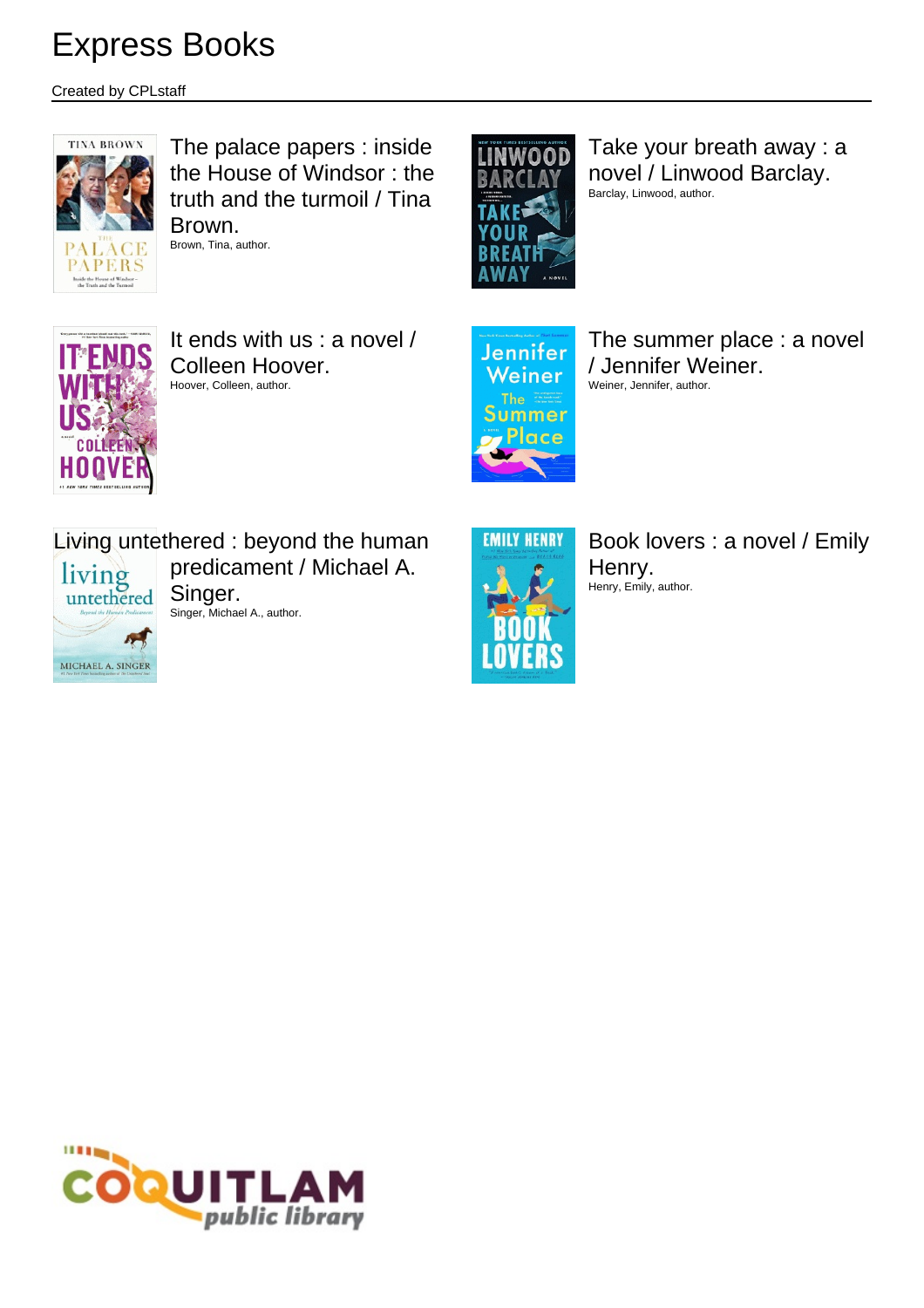Created by CPLstaff



Watch out for her : a novel / Samantha M. Bailey. Bailey, Samantha M., 1973- author.



An honest lie : a novel / Tarryn Fisher. Fisher, Tarryn, author.



City on fire : a novel / Don Winslow. Winslow, Don, 1953- author.



Dream town / David Baldacci. Baldacci, David, author.



Death of the black widow / James Patterson and J.D. Barker.

Patterson, James, 1947- author.



Beautiful : a novel / Danielle Steel. Steel, Danielle, author.

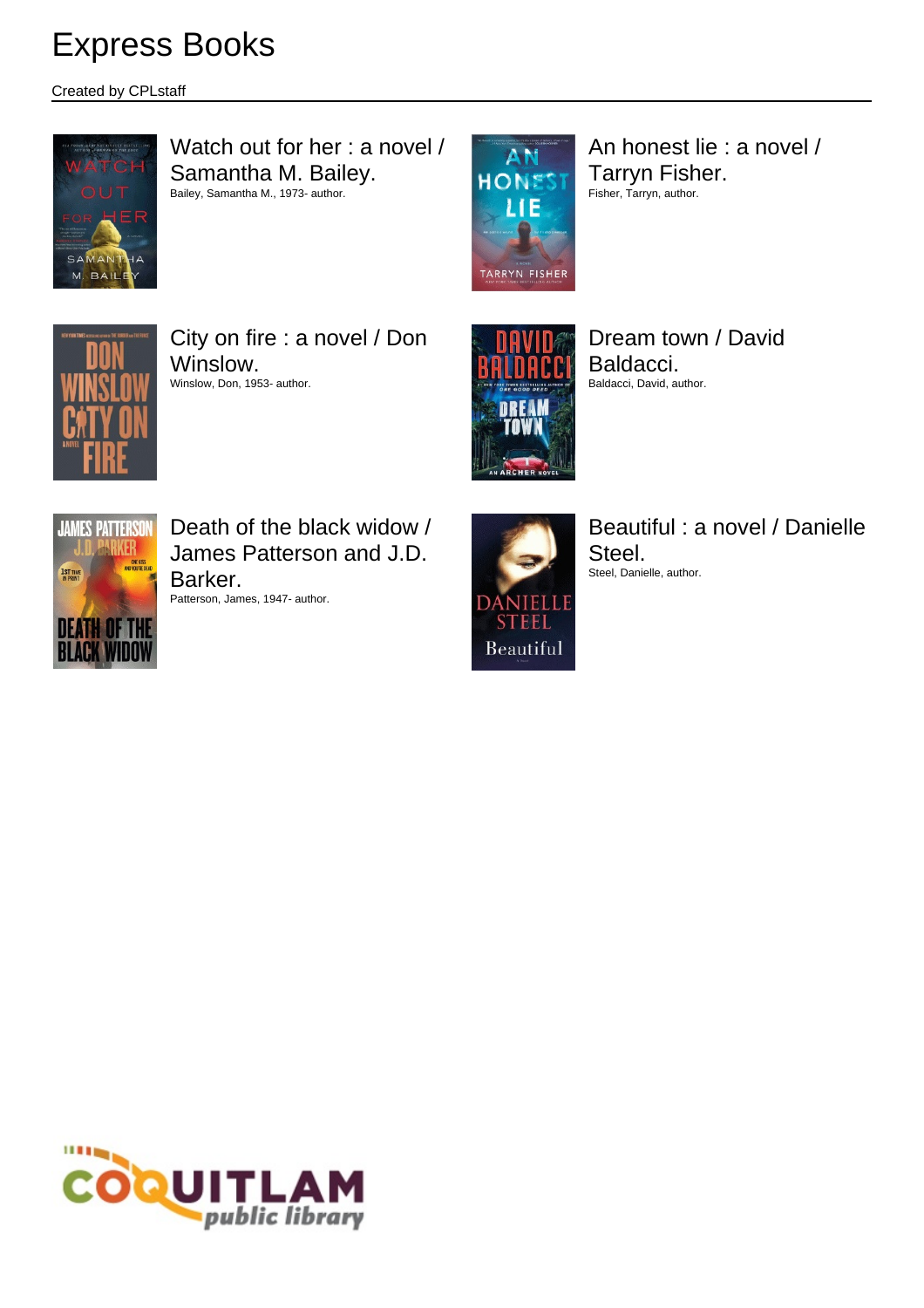Created by CPLstaff



The candy house : a novel / Jennifer Egan. Egan, Jennifer, author.



Bluebird : a novel / Genevieve Graham. Graham, Genevieve, author.



The younger wife : a novel / Sally Hepworth. Hepworth, Sally, author.



The summer getaway : a novel / Susan Mallery. Mallery, Susan, author.



The investigator / John Sandford. Sandford, John, 1944 February 23- author.



Sea of tranquility : a novel / Emily St. John Mandel. Mandel, Emily St. John, 1979- author.

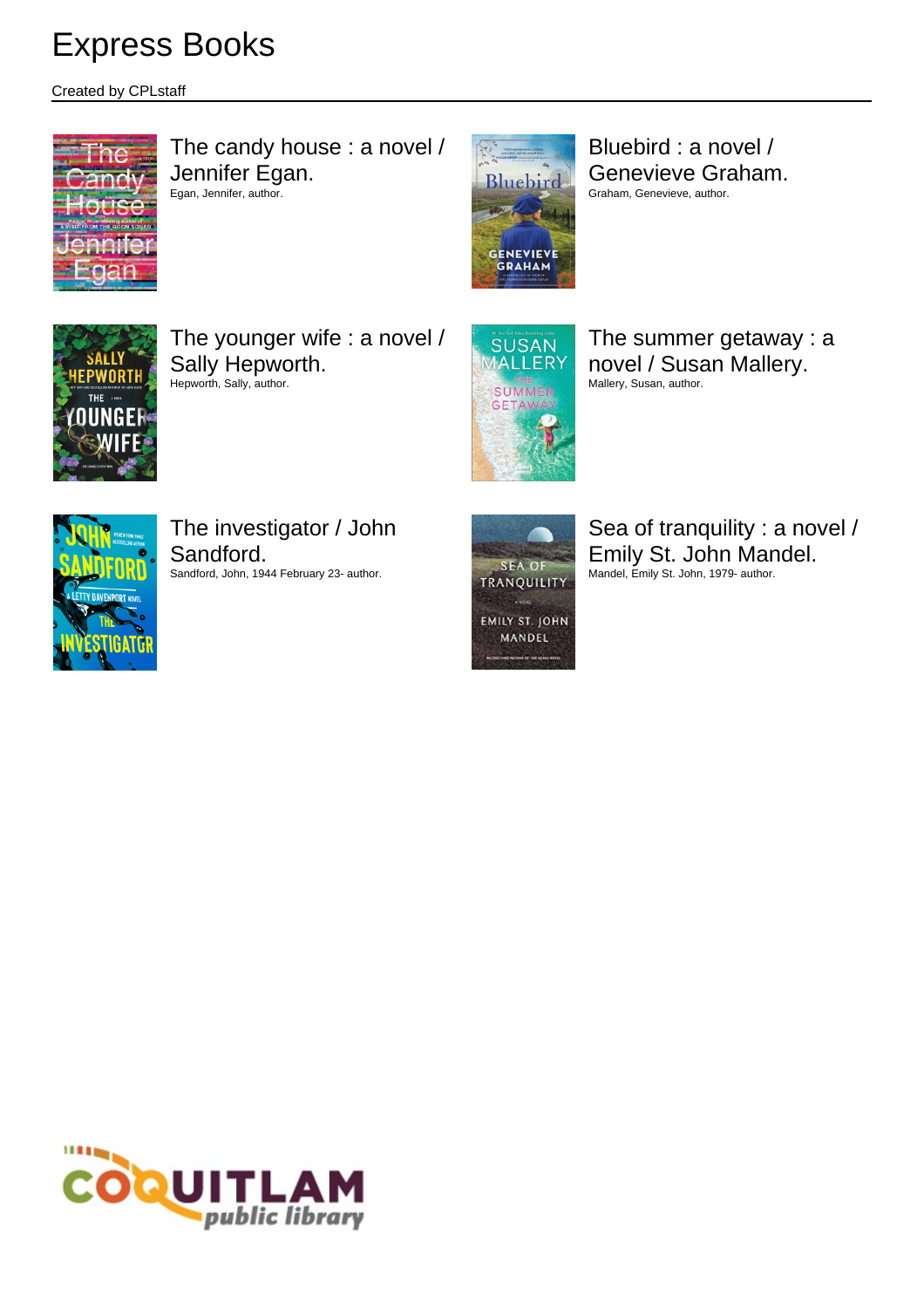Created by CPLstaff



The diamond eye : a novel / Kate Quinn. Quinn, Kate, author.



What happened to the Bennetts : a novel / Lisa Scottoline. Scottoline, Lisa, author.



The recovery agent / Janet Evanovich. Evanovich, Janet, author.



The match : a novel / Harlan Coben. Coben, Harlan, 1962- author.



The golden couple : a novel / Greer Hendricks and Sarah Pekkanen. Hendricks, Greer, author.



Run, Rose, run : a novel / Dolly Parton and James Patterson. Parton, Dolly, author.